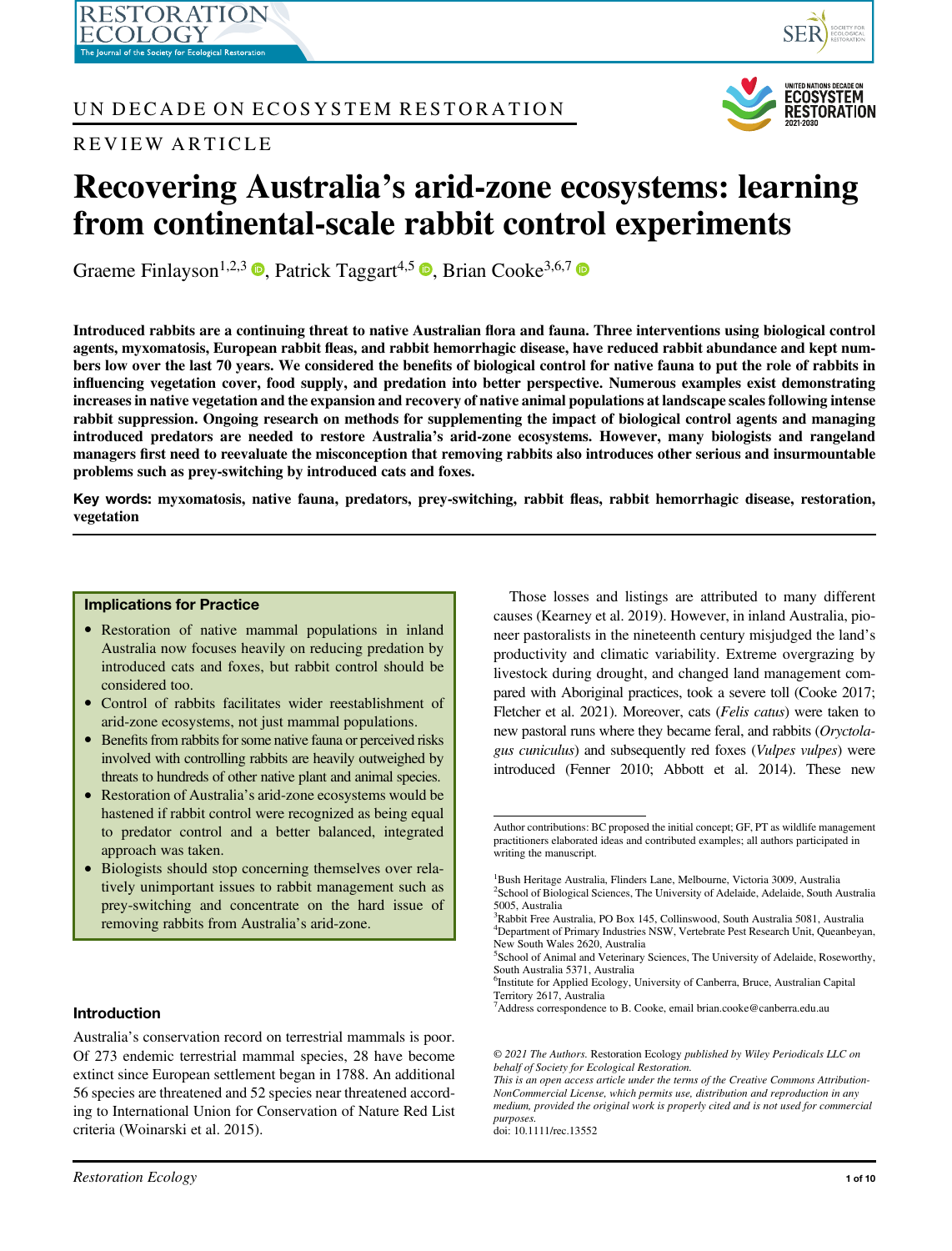competitors and predators proved highly detrimental, especially for medium-sized native fauna (Johnson & Isaac 2009).

Nonetheless, scientific interest in Australia's unique mammals was high. Specimens were widely collected for both Australian and international museums. Publications such as Gould's The Mammals of Australia summarized the state of knowledge at that time and provided information on the former distributions of mammals as a baseline for today's conservation endeavors (Gould & Richter 1863).

Over time, public sentiment favoring Australia's natural flora and fauna increased and today both federal and state governments are involved in restoring damaged ecosystems. The key legislation is the Environment Protection and Biodiversity Conservation Act 1999 (EPBC Act, Commonwealth of Australia 2015) and Australian states and territories have matching legislation. Universities contribute to research and nongovernment organizations are increasingly involved in managing land for conservation.

Fenced reserves, called wildlife havens, have been created in many places; their carefully designed fences exclude livestock, cats, and foxes, and often rabbits (Moseby & O'Donnell 2003; Finlayson et al. 2008; Read et al. 2011; Legge et al. 2018). However, although some havens exceed  $60 \text{ km}^2$ , and have required enormous, sustained effort for establishment and maintenance, they constitute only a miniscule part of Australia's  $3,697,109$ -km<sup>2</sup> arid zone (48% of the continent). Furthermore, they are not normal ecosystems, and in the absence of predators, reintroduced animals can overgraze natural pasture plants (Linley et al. 2017). Animals in havens may also develop traits unsuited to life outside (Jolly et al. 2018; Moseby et al. 2018; Jolly & Philips 2020). Attempts to create more balanced ecosystems within havens include reintroducing native predators such as woma python (Aspidites ramsayi) and western quoll (Dasyurus geoffroii) (Johnston et al. 2010; West et al. 2020).

Although both domestic livestock and rabbits caused much initial damage to soil and vegetation in inland Australia, wild rabbits were completely unmanaged and today are internationally recognized as "ecosystem engineers" capable of holding vegetation in an early successional stage by preventing the regeneration of grasses, shrubs, and other vegetation (Somers et al. 2005; Galvez et al. 2008). This realization is critically important because vegetation condition, and change in primary producer communities, directly affects herbivore feed availability, invertebrate abundance, shelter, and predation (Jacob 2008; Stobo-Wilson et al. 2020).

Unfortunately, rabbits are commonly ignored or underestimated by many Australian biologists and rangeland land managers (Mutze 2016). Furthermore, biologists all too often point to examples where the elimination of rabbits might be detrimental for native species yet do not weigh up the significance of their observations against the greater need to take action to reduce uncontrolled rabbit grazing.

As an example, Read et al. (2008) list native animals observed to use rabbit warrens for shelter, and this is often taken as a reason for not destroying rabbit warrens to reduce rabbit abundance. Furthermore, without a clear assessment of whether rabbit warrens have become essential for the survival of those sheltering native species, uncertainty remains, leading to inaction. In practice, however, many of these matters are relatively easy to resolve. For example, Read et al. (2008) recorded echidnas (Tachyglossus aculeatus) entering and leaving rabbit burrows, but echidnas occur Australia-wide, including areas where there are no rabbits. They are well adapted to arid conditions and can avoid extreme heat by entering caves, hollow logs, or burrowing directly into the soil (Brice et al. 2002); they do not need rabbit warrens to maintain persistent populations.

Thus, for species like the echidna, the observations of Read et al. (2008) should be regarded as precautionary. Actions taken to manage rabbits should not be based solely on the limited benefits rabbit burrows might provide for a few native animal species but on the far greater problem that rabbits drastically affect hundreds of other native animal and plant species. The deleterious impacts of rabbits clearly outweigh any benefits when it is considered that rabbits threaten 322 plant and animal taxa listed under Australia's environment protection and biodiversity conservation (EPBC) Act (Kearney et al. 2019).

Rabbit impacts include direct herbivory, reducing tree and shrub regeneration; competition for food resources; land degradation through soil erosion; weed infestation; and supporting large populations of introduced predators (Kearney et al. 2019). These matters are often interrelated, especially during droughts when rabbits overexploit limited food supplies and starve, and the cats and foxes they previously supported rely increasingly on native fauna. For native Australian mammals in the critical weight range  $(35 g-5.5 kg)$  most readily taken by cats and foxes this has been disastrous (Johnson & Isaac 2009; Radford et al. 2018). Yet, there are also conflicting worries that, with the present low abundance of native mammals, a collapse of rabbit numbers could leave native predators, such as Wedge-tailed Eagles (*Aquila audax*) or large monitor lizards (Varanus spp.), without food (Cooke 1999).

A stronger approach to managing rabbits in Australian landscapes is clearly warranted, but to do this, much of the current confusion about rabbits needs to be resolved. Eliminating rabbits entirely is unlikely, but further progress is essential to ensure that native mammals have high-quality plant food to maximize reproduction and increased vegetation cover to reduce predation (Loggins et al. 2019). Action will be needed on an exceptionally large scale.

Fortunately, there have previously been three large interventions which are instructive. All have involved biological control agents, namely myxomatosis, European rabbit fleas, and rabbit hemorrhagic disease (RHD), deliberately introduced to reduce the abundance of wild rabbits (Fenner & Fantini 1999). Here we examine the conservation outcomes, anticipating that the conclusions drawn should assist in demonstrating how further rabbit control should help in restoring those much-reduced mammal populations which have so far survived.

With these ideas in mind, our consideration of ecosystem responses to wide-scale rabbit population reduction aimed to document the benefits of biological control for native fauna as well as putting the role of rabbits in influencing vegetation cover, food supply, and predation into better perspective. This enabled us to improve and strengthen recommendations on rabbit management to meet conservation goals.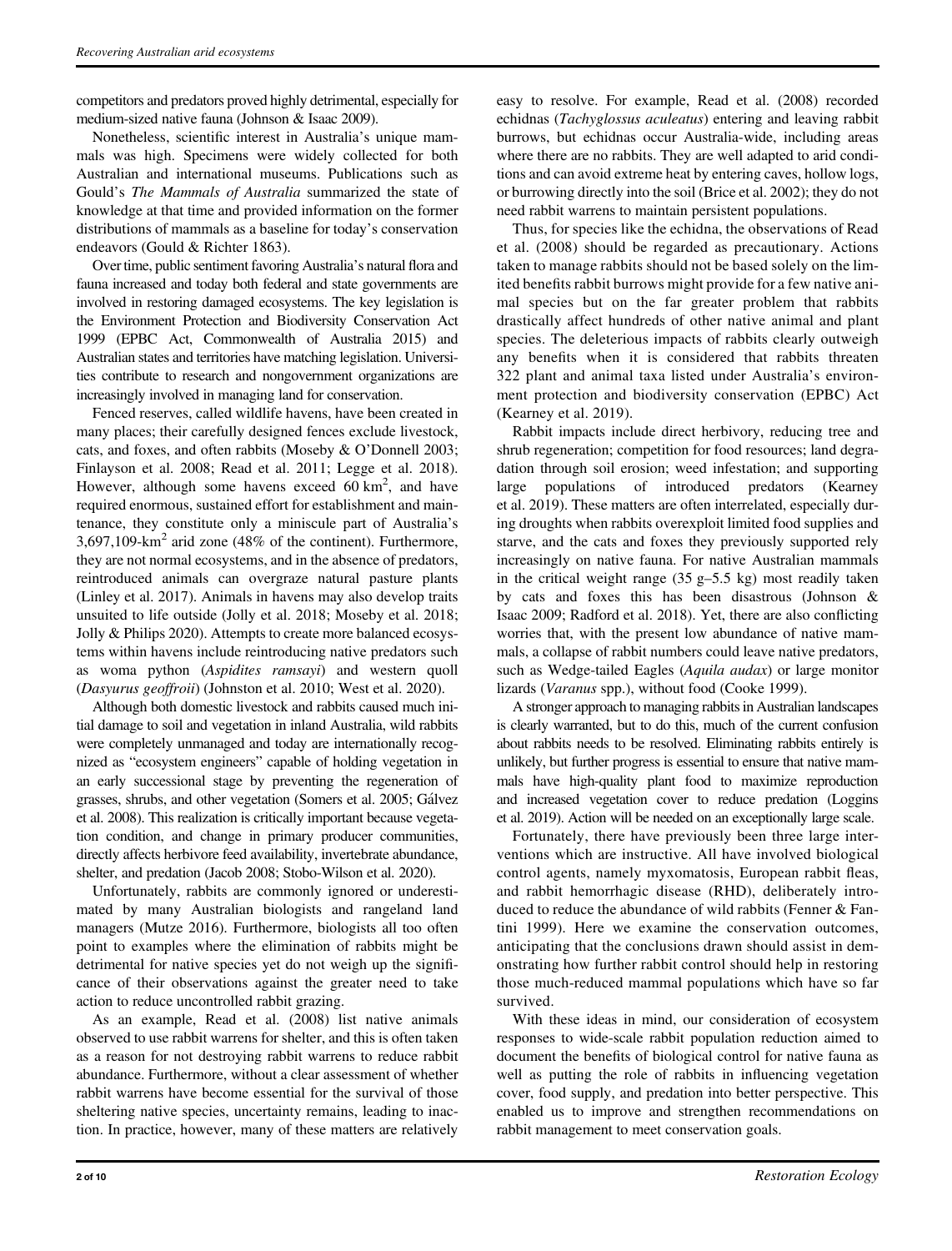## Variation in the Effectiveness of Biological Control Agents

Although each of the three biological control interventions greatly increased rabbit mortality, each agent had different characteristics and therefore produced different conservation outcomes. The myxoma virus was mainly transmitted by mosquitoes when first released and although reducing rabbit abundance by over 95% in wetter areas with numerous mosquitoes, it had less impact in drier inland Australia. The development of resistance to myxomatosis in rabbits further limited the period when it was highly effective (Fenner & Fantini 1999). The introduction of European rabbit fleas enhanced the benefits from myxomatosis by spreading it in winter, greatly increasing mortality among young rabbits and reducing damage to growing spring pasture vegetation (Cooke 2021). However, the fleas failed to persist where annual rainfall was less than 200 mm and made no difference to myxomatosis epidemiology in Australia's driest regions (Cooke 1984). By contrast, RHD was highly effective in arid regions but less so in higher rainfall areas where a related nonpathogenic rabbit calicivirus (RCV-A1) circulates and can temporarily cross-protect rabbits against lethal RHD (Strive et al. 2008; Strive et al. 2010; Liu et al. 2014).

Figure 1, modified from Cooke (2018), indicates how each intervention reduced rabbit abundance and gives an example, following the spread of RHD, where responses within populations of native rodents were recorded.

# Ecological Responses to Wide-Scale Rabbit Control Interventions

#### **Myxomatosis**

After myxomatosis greatly reduced Australia's massive rabbit problem, the wool, sheep meat, and beef industries resumed growth after 70 years of rabbit-induced stagnation as extra pasture vegetation became available (Waithman 1979). However, few contemporary conservation benefits were reported. Among researchers assessing myxomatosis impact, only Lines (1952) mentioned vigorous growth of native grasses, and little was formally documented because research focused on livestock production rather than conservation.

There was no sudden surge in arid-zone vegetation regeneration in the livestock-free T.G.B. Osborn Vegetation Reserve at Koonamore (Hall et al. 1964), possibly because mosquito vectors for myxomatosis were scarce. Crisp and Lange (1976) concluded that rabbits were still heavily suppressing regeneration of Birkitt's acacia (Acacia birkittii) at Koonamore, although Woodell (1990) produced a less pessimistic prognosis and concluded that "reduction of rabbit populations by myxomatosis, and rare high rainfall events were responsible for the recommencement of successful regeneration in some populations." Nonetheless, widespread and recurrent regeneration of most tree and shrub species was observed at Koonamore only when rabbits were finally eradicated by poisoning and burrow fumigation (Sinclair 2005). So, clearly myxomatosis alone had not reduced rabbit numbers enough to enable frequent widespread vegetation regeneration, years of very high rainfall being exceptions.

Even in a coastal area where mosquito vectors were abundant, Cooke (1988) found that sheoaks (Allocasuarina verticillata) had only regenerated briefly over 6 or 7 years, before rabbits became resistant enough to myxomatosis to regain densities where they could destroy every sheoak seedling.

Aitken (1971) considered that southern hairy-nosed wombats (Lasiorhinus latifrons) had declined after rabbits spread across Australia's inland but noted some recovery had followed the introduction of myxomatosis in 1950. Subsequently, Swinbourne et al. (2017) have independently supported this view.



Figure 1. Illustration of the method used to assess the importance of managing rabbits to achieve beneficial conservation outcomes. When the abundance of rabbits was reduced following the introduction of biological control agents, and especially RHD, native mammals such as the dusky hopping mouse increased in abundance even though there was no direct control of cats and foxes. Figure modified from Cooke (2018).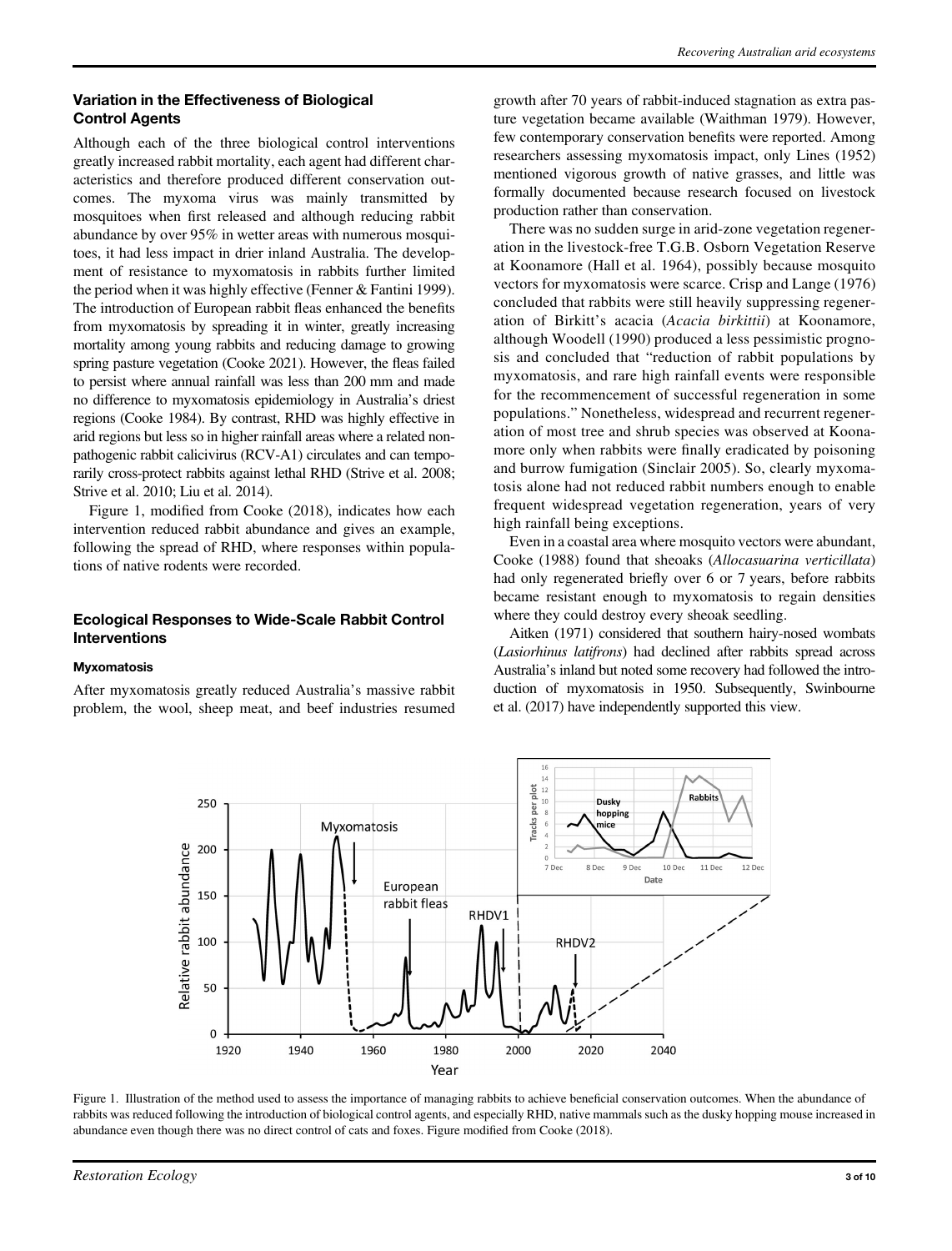From past documents it can also be argued that red kangaroos (Macropus rufus) increased after myxomatosis spread. Newspapers in the 1870s reported numerous kangaroos in semiarid north-eastern South Australia as rabbits spread in the 1880s (e.g. Anonymous 1884), yet in 1891 the colonial government restricted the hunting of red kangaroos because of their scarcity by imposing an annual 6-month close season (South Australian Parliament 1891). However, after myxomatosis spread, landholders in the region were suddenly "involved in a shooting war with kangaroos" (Anonymous 1954) leading to the establishment of a large commercial kangaroo harvesting industry (Thomsen & Davies 2007; Boom et al. 2012).

Field experiments have since confirmed that red kangaroos increased when rabbit abundance was heavily reduced by destroying their warrens (Mutze et al. 2008). Cooke and Mutze (2018) concluded that rabbits needed to be reduced below 0.5 rabbits/ha before red kangaroo abundance increased, consistent with findings that rabbits must be kept low to restore rangeland vegetation (Eldridge 2002; Mutze et al. 2016a).

### European Rabbit Fleas

Although European rabbit fleas failed to establish in very arid areas, they reduced rabbit abundance by over 90% in the drier eastern Mount Lofty Ranges of South Australia, and native grasses became more prolific along the eastern scarp of the ranges (Cooke 1998). Southern hairy-nosed wombats expanded into the ranges in several places in a repetition of events after myxomatosis first spread (Aitken 1971). The distribution of swamp wallabies (Wallabia bicolor) also expanded in western Victoria and the south-east of South Australia as European rabbit fleas spread (Cooke 2020). Nonetheless, replicated experiments in the same region showed that extra efforts to reduce rabbit abundance were needed before significant increases in western gray kangaroo (Macropus fuliginosus) and common wombat (Vombatus ursinus) populations were seen (Bird et al. 2012).

#### Rabbit Hemorrhagic Disease

After RHD spread through inland Australia, there was widespread regeneration of native vegetation, including native pine (Callitris glaucophylla), needle bush (Hakea leucoptera), umbrella wattle (Acacia ligulata), witchetty bush (A. kempeana), and twin-leaved emu bush (Eremophila oppositifolia) (Cooke 2014; Mutze et al. 2016b; Cooke & Soriguer 2017). Burrell et al. (2017) analyzed satellite data to confirm that over large parts of the Simpson and Strzelecki Deserts there had been a sharp increase in the accumulation of natural vegetation cover.

In the Ikara–Flinders Ranges National Park, red kangaroos became two to three times more abundant in areas where they had previously been limited by rabbits (Mutze et al. 2008). More importantly, Pedler et al. (2016) attributed major expansions in the distribution of three species of native desert rodents, dusky hopping mice (Notomys fuscus), spinifex hopping mice (N. alexis), the plains rat (Pseudomys australis), and a small marsupial carnivore, the crest-tailed mulgara (Dasycercus

cristicauda), to the release of RHD. The rodents recolonized former habitat over thousands of square kilometers, and the mulgaras increased because natural prey, including native mice, became more abundant, associated with improved vegetation to support these species, and likely reduced predation from higher order predators (Pedler et al. 2016; Contos & Letnic 2019).

## Outcomes from Biocontrol Interventions

As indicated earlier, there is strong evidence that native vegetation partially recovered and native mammals increased and spread following each biocontrol intervention. These advances were not always long-lasting, and others took many years to become apparent. For example, because of highly variable rainfall, it took about 10 years to recognize that the dusky hopping mouse population was expanding and over 20 years before Pedler et al. (2016) were confident enough of their data for other animal species to conclude that the spread of small mammals was a consequence of biocontrol.

Native mammals that have benefitted from the biological control of rabbits, apart from mulgaras, are generally too large (kangaroos, wallabies, and wombats) or too small (rodents and smaller dasyurids) to fall within the critical weight range of animals that have apparently been heavily suppressed or exterminated by cats and foxes. Consequently, if native mammals outside the critical weight range benefitted from removal of rabbits, then similar benefits should also apply to species heavily preyed upon by cats and foxes. Thus, rather than relying on predator control alone to reintroduce native fauna, there is robust evidence to suggest that more effective rabbit control would contribute substantially to ecosystem restoration.

This review indicates that there are two general issues to be studied in more detail. The first concerns rabbits influencing vegetation quality and structure that potentially limits the reproductive output of native fauna, forces them to range further in search of food, and deprives them of vegetation cover where they can escape from predators. The second involves the role of rabbits in supporting large populations of introduced predators and the consequences for native fauna when rabbit populations collapse during drought and predators seek alternative prey. Again, experiences with the wide-scale application of biological control provide insights into both matters and help put these issues into better context from a management perspective.

# Native Herbivorous Mammals Are Disadvantaged by Rabbit Grazing

Rabbits consume a high proportion of the vegetation produced in Australia's arid zone, especially during dry years, exacerbating the severity of drought. As shown, the introduction of biological controls partly resolved this problem, nonetheless, even at today's lower densities, rabbits continue to severely damage native vegetation. Mutze et al. (2016b) quantified the relationship between rabbit density and regeneration of native vegetation and showed that regeneration of palatable shrubs and native grasses can only be assured when rabbits are reduced below a density of 0.5 adult rabbits/ha, equivalent to about one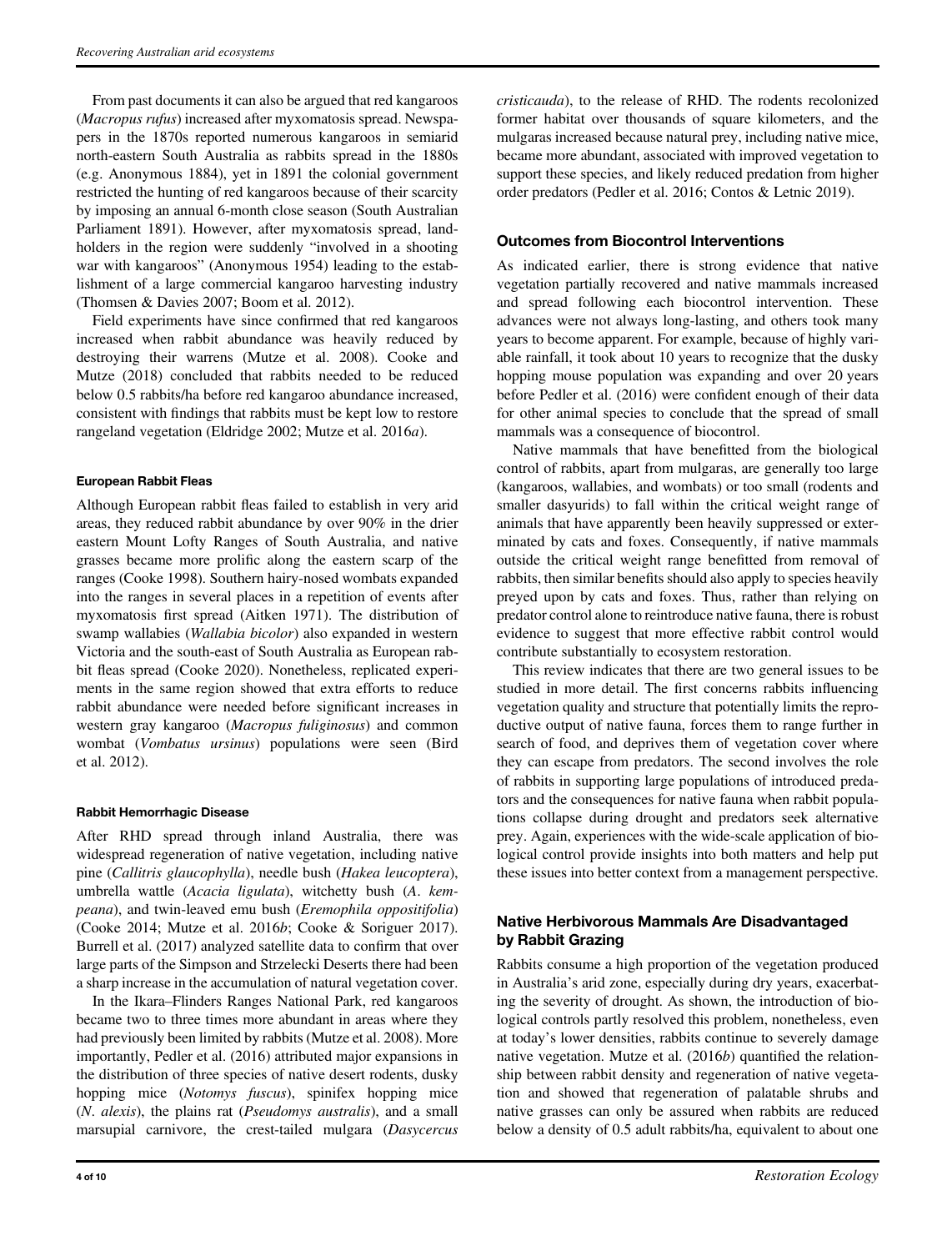rabbit warren to 10 ha. At these rabbit densities native plants begin to outcompete and replace unpalatable introduced weeds that tolerate rabbit browsing (Mutze et al. 2016a). Rabbits not only change native vegetation communities through their selective grazing and digging but also spread undigested weed seeds in their feces (Twigg et al. 2009). Overgrazing, whether by rabbits or overabundant native species, reduces the complexity of understory vegetation, grass cover, species richness of grasses, forbs, and shrubs, and depletes soil carbon and phosphorous, leading to increased soil density and consequently reduced soil porosity and increased soil compaction (Mills et al. 2020).

By eating the seedlings of shrubs and trees, rabbits hold native vegetation communities in early successional stages. This delays ecosystem recovery. Munro et al. (2009) showed that even where cattle had been removed, but low post-RHD populations of rabbits remained, the rates of recruitment of mulga (Acacia aneura), silver cassia (Senna artemisioides), and sandhill wattle (Acacia ligulata) were below those observed in fenced havens where greater bilbies, burrowing bettongs (Bettongia lesueur), and stick-nest rats (Leporillus conditor) had been reintroduced. This confirmed observations that rabbits alone could prevent the reestablishment of vegetation communities (Hall et al. 1964; Sinclair 2005), while native animals in moderate numbers remained conducive to regeneration. Nonetheless, when native bettongs became very abundant, they also began consuming seedlings of A. aneura and A. ligulata (Linley et al. 2017).

Linley et al. (2017) showed that, during drought-induced food shortages, burrowing bettongs relied on ruby saltbush (Enchylaena tomentosa) and to a lesser extent, creeping saltbush (Rhagodia spinescens). However, they did not eat corrugated sida (Sida corrugata) despite its persistence during drought. The significance of these observations becomes apparent on considering premyxomatosis observations that climax vegetation in semiarid New South Wales included a ground layer of both ruby- and creeping saltbush but grazing by sheep and rabbits resulted in ground cover dominated by corrugated sida (Moore 1953a, 1953b).

Where rabbits have prevented the regeneration of plant communities for over 130 years, many former pasture species are missing, and many shrub populations consist of old scattered individuals (Crisp & Lange 1976; Foran et al. 1985). It will take decades for these communities to become reestablished even if rabbits are controlled well enough for regeneration to begin. Arid-zone shrubs grow only slowly because of low rainfall. It can take 10–20 years before they reach a height where they are safe from destruction by rabbits (Sykora 1997). Even more time should be allowed before insects and plant parasites such as mistletoes recolonize those plants as part of the widest possible ecosystem restoration (Cooke 2014).

It is seldom asked whether lack of plant cover or adequate food supplies for reintroduced native animals influence ongoing predation losses to cats and foxes. However, despite initial success, the likely long-term prospects for reestablishing brushtailed possums (Trichosurus vulpecula) in the Flinders Ranges in South Australia has been questioned because of the limiting effects of rabbits on regeneration of hollow-bearing trees and important food plants (Mutze et al. 2016a, 2016b; Moseby et al. 2020; Bannister et al. 2021). Similarly, food resources were barely adequate for brush-tailed bettongs (Bettongia penicillata) released into Yathong Nature Reserve in western New South Wales where past overgrazing and the continuing presence of rabbits reduced habitat quality (Leigh et al. 1989; Eldridge 2002; Priddel & Wheeler 2004). The bettongs regained weight lost after initial release, but recaptured females were never recorded with large pouch-young before they were killed by predators. These examples reemphasize the importance of reducing rabbit abundance to improve habitat quality and reduce predation. If native animals have good quality food and adequate cover, they should better withstand predation.

In Table 1 we summarize results of these varied approaches to ecosystem restoration to show some of the advantages and disadvantages of each.

#### Rabbits and Predators

Rabbits are the major prey species of introduced cats and red foxes in southern Australia (Read & Bowen 2001; Holden & Mutze 2002; Doherty et al. 2015). These predators can suppress low-density rabbit populations, but rabbits frequently increase rapidly enough to escape predator-dependent control (Newsome et al. 1989; Pech et al. 1992). In the past, overgrazing by rabbits, especially during droughts, was followed by a population collapse and although predators benefited while feeding on starving rabbits, after a short lag, they too became short of food and turned increasingly to carrion and native fauna. However, when seasons were favorable again, because of their high reproductive capacity, rabbits quickly rebounded and invariably escaped predatordependent control to reach plague numbers and overexploit their food supply again. This perpetuated boom and bust cycles every 5–7 years (Cooke & Soriguer 2017).

When RHD first spread in 1995–1996 and the rabbit population fell heavily, cats and foxes ate a larger proportion of native animals as prey, but this was offset by a much larger proportional fall in predator abundance, with the net result being a reduction in predation (Bowen & Read 1998; Read & Bowen 2001; Holden & Mutze 2002). There was only one report indicating the possible loss of a small population of blackflanked rock wallabies (Petrogale lateralis) due to starving predators switching from rabbits to native prey. But even then, other explanations were possible (Moseby et al. 1998).

Pech and Hood (1998) used modeling to demonstrate that declines in predator populations following biological control were quite different from those which followed rabbit population crashes imposed by food shortages. With RHD keeping rabbit abundance low, rather than rabbits rapidly recovering and predators also increasing, fewer predators and fewer periods when hungry predators sought alternative prey were expected. Pech and Hood's (1998) anticipated outcomes have been borne out and, since RHD was introduced 25 years ago, there has been no rabbit plague in inland Australia like those previously reported (Cooke & Soriguer 2017).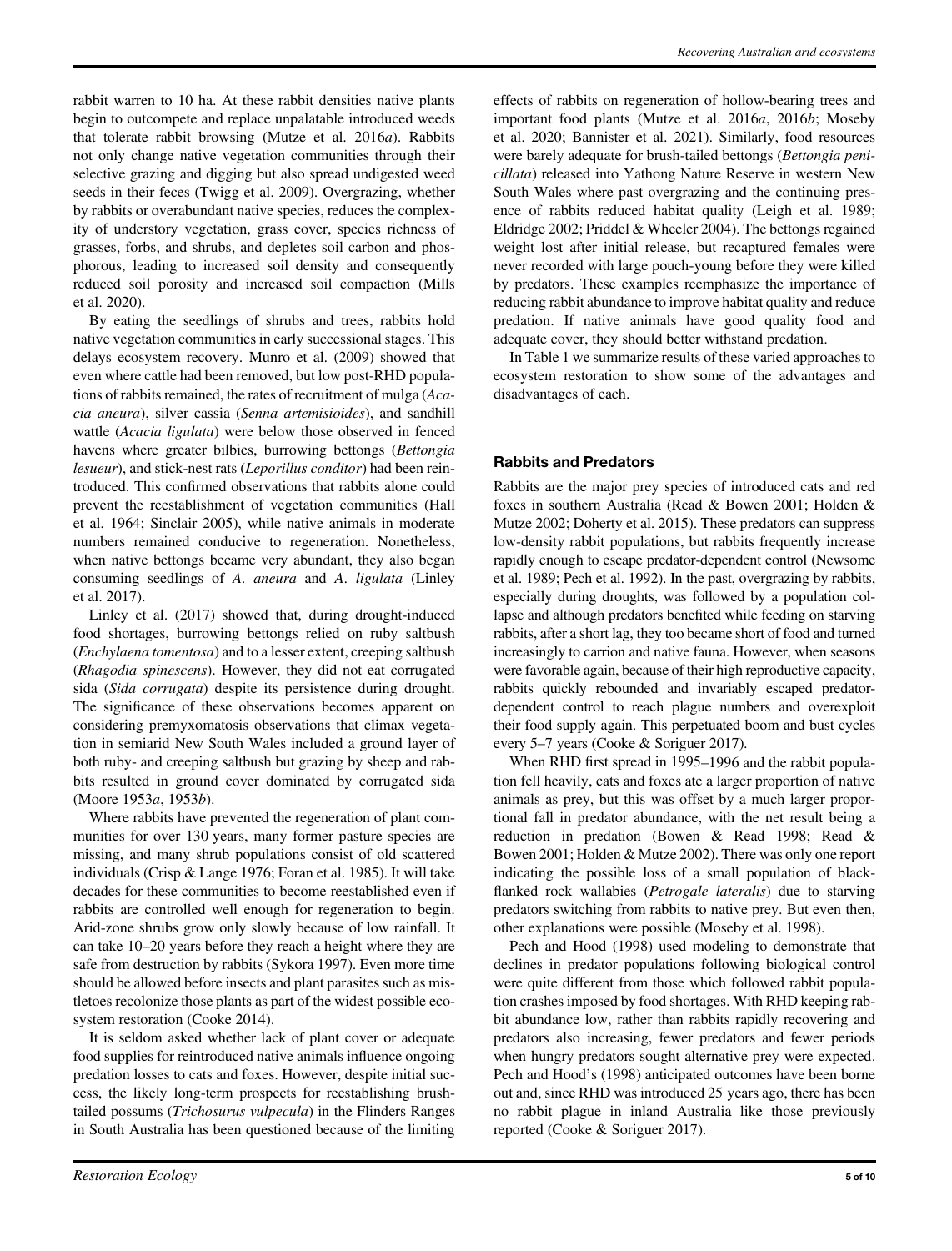|                                     | <b>Projects Concentrating on Predators</b>                                                                                                                                    |                                                                                                                                                       | Projects Concentrating on Rabbits                                                                                                                                       |                                                                                                                                                                                      |                                                                                                                                                                                                                                              |
|-------------------------------------|-------------------------------------------------------------------------------------------------------------------------------------------------------------------------------|-------------------------------------------------------------------------------------------------------------------------------------------------------|-------------------------------------------------------------------------------------------------------------------------------------------------------------------------|--------------------------------------------------------------------------------------------------------------------------------------------------------------------------------------|----------------------------------------------------------------------------------------------------------------------------------------------------------------------------------------------------------------------------------------------|
| Type of project                     | Wildlife refuges<br>(havens)                                                                                                                                                  | Individual species<br>reintroductions                                                                                                                 | Rabbit-free reserves                                                                                                                                                    | Mechanical and<br>chemical<br>eradication                                                                                                                                            | Biological control                                                                                                                                                                                                                           |
| Examples                            | Arid Recovery (Linley<br>et al. 2017); Scotia<br>Sanctuary (Berry<br>et al. 2019)                                                                                             | Bettongs (Priddel &<br>Wheeler 2004):<br>brush-tailed<br>possums and<br>quolls (Moseby<br>et al. 2020; West<br>et al. 2020)                           | Koonamore<br><b>Vegetation Reserve</b><br>(Sinclair 2005)                                                                                                               | Ikara-Flinders Ranges<br><b>National Park</b><br>(Mutze et al. 2008);<br><b>Bulloo Downs</b><br>(Berman)<br>et al. $2011$ ;<br>Elsworth<br>et al. 2019)                              | Myxomatosis, rabbit<br>hemorrhagic<br>disease (Fenner &<br>Fantini 1999);<br>European rabbit flea<br>vectors<br>(Cooke 2021)                                                                                                                 |
| Treatments                          | Fencing and removing<br>predators and<br>rabbits                                                                                                                              | Removal of<br>predators:<br>poisoning,<br>shooting, trapping                                                                                          | Rabbit-proof fencing<br>and removal of<br>rabbits                                                                                                                       | Warren destruction<br>using bulldozers,<br>fumigation,<br>explosives                                                                                                                 | Release of biological<br>control agents to<br>establish in the field                                                                                                                                                                         |
| Landscape scale<br>of studies       | Local areas, up to<br>$70 \text{ km}^2$ in some<br>instances                                                                                                                  | Local areas, up to<br>$100 \text{ km}^2$                                                                                                              | Local areas, up to<br>$5 \text{ km}^2$                                                                                                                                  | Local areas, up to<br>$100 \text{ km}^2$                                                                                                                                             | Continental scale, up<br>to 5 million $km^2$                                                                                                                                                                                                 |
| Time scale of<br>studies            | Some havens have<br>been maintained for<br>over 25 years.<br>Many small sub-<br>projects completed<br>in this period                                                          | Usually short-term<br>experiments,<br>2–3 years, but<br>extended if<br>successful                                                                     | Long-term projects.<br>Koonamore study<br>included 50 years<br>before rabbit<br>control, 45 years<br>thereafter                                                         | Assessed 2–5 years<br>after treatment to<br>detect rabbit<br>recolonization and<br>vegetation/fauna<br>improvements                                                                  | Long-term:<br>myxomatosis was<br>first released in<br>1950, European<br>rabbit fleas in 1969,<br>and rabbit<br>hemorrhagic<br>disease virus<br>(RHDV) in 1995;                                                                               |
| Initial<br>establishment<br>costs   | High cost of predator-<br>proof fences, e.g.<br>materials A<br>\$15,100/km (2021)<br>prices)                                                                                  | Moderate-low; aerial<br>baiting over very<br>large areas can<br>reduce costs                                                                          | High-moderate, e.g.<br>fence materials A<br>\$5,900/km (2021<br>prices)                                                                                                 | Cost of warren ripping<br>variable, often ><br>\$20/ha over large<br>areas. Cheaper than<br>fences                                                                                   | studies continue<br>High initial<br>investment, low<br>long-term cost, e.g.<br>A\$12.6 million to<br>bring RHD into<br>Australia                                                                                                             |
| Inspection/<br>maintenance<br>costs | Very frequent<br>inspection, high<br>labor costs                                                                                                                              | Frequent, high-<br>moderate                                                                                                                           | Frequent, moderate                                                                                                                                                      | Infrequent, low                                                                                                                                                                      | Infrequent, low                                                                                                                                                                                                                              |
| Advantages                          | Absence of predators<br>and competitors<br>allows immediate,<br>reintroduction of<br>several native<br>animal species                                                         | Removal of<br>predators carried<br>out as needed to<br>reduce predation<br>risk                                                                       | Enables evaluation of<br>plant ecosystem<br>responses following<br>rabbit removal                                                                                       | Useful experimental<br>tool to demonstrate<br>that rabbits supress<br>native fauna and<br>flora                                                                                      | Continental scale is<br>major benefit:<br>ecological<br>responses seen in<br>many different<br>ecosystems                                                                                                                                    |
| Disadvantages                       | Lack of predators<br>leads to native<br>herbivore increase<br>and overgrazing.<br>Native mammals<br>lose predator-<br>avoiding behaviors                                      | Projects may fail<br>because predators<br>rather than basic<br>resources are<br>emphasized                                                            | Presence of predators<br>limits possible<br>fauna changes in<br>rabbit-free<br>vegetation reserves                                                                      | Disruptive if not done<br>carefully; some<br>native species also<br>shelter in rabbit<br>warrens                                                                                     | Some ecosystem<br>responses difficult<br>to detect; may lag<br>20 years, but long-<br>term studies<br>compensate for this                                                                                                                    |
| Main review<br>outcomes             | Mid-sized or critical<br>weight range<br>(CWR) fauna can be<br>reintroduced to<br>inland Australia if<br>introduced<br>predators and<br>competitors are<br>excluded by fences | It may be possible to<br>reintroduce some<br>mid-sized fauna<br>without fences if<br>predators and<br>competitors are<br>controlled by<br>other means | Rabbits have a huge<br>impact on<br>vegetation,<br>affecting plant<br>community<br>succession and<br>resources such as<br>food and shelter<br>needed by native<br>fauna | Warren destruction<br>can add to<br>biological control<br>further reducing<br>damage. May also<br>help to keep<br>predators low<br>where rabbits<br>support high<br>predator numbers | Rabbit biocontrol<br>benefits natural<br>ecosystems,<br>providing greater<br>plant diversity,<br>food, and shelter.<br>Species within the<br>CWR have not<br>responded to rabbit<br>reduction, thus<br>predator control<br>remains important |

Table 1. Summary of information and conclusions from this review. Fencing costs from Long and Robley (2004) were adjusted to approximate 2021 values using an inflation factor of 1.47.

6 of 10 Restoration Ecology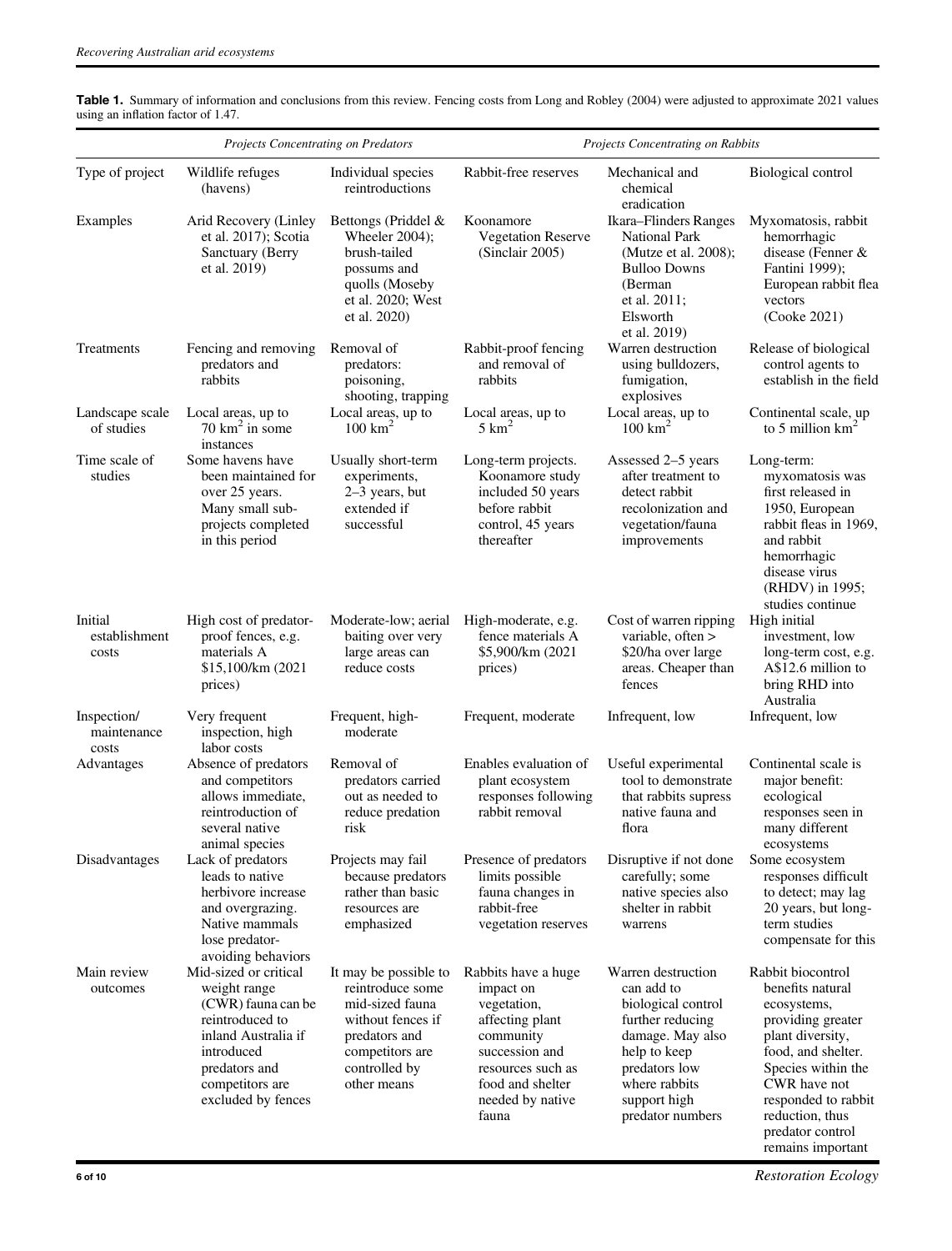Nonetheless, prey-switching by cats and foxes is still considered a major conservation issue by some authors (e.g. Doherty et al. 2015) despite evidence to the contrary from field studies associated with the introduction of RHD (e.g. Holden & Mutze 2002). Fortunately, however, the dependence of cats on rabbits has recently been experimentally demonstrated by removing rabbits by shooting. Within a month of removing 2,215 rabbits from the  $37 \text{-} \text{km}^2$  experimental site, the survival rate of radio-collared cats ( $n = 29$ ) dropped by 40% compared with that on the adjoining control area. The surviving cats ate more carrion, small reptiles and insects but there was no indication of increased predation on native rodents, confirming experimentally that rabbit suppression did not threaten native mammalian prey because prey-switching was offset by reduced cat survival (McGregor et al. 2020).

Although it was anticipated that native avian predators such as Wedge-tailed Eagles (Aquilla audax), and rarer, Blackbreasted Buzzards (Hamirostra melanosternon) might be short of food as RHD first spread (Falkenberg et al. 2000; Edwards et al. 2002), the abundance of eagles remained steady when RHD lowered the rabbit population by 85% in central Australia while the abundance of large varanid lizards apparently increased (Edwards et al. 2002). Steele and Baker-Gabb (2009) could not detect any effect of the introduction of RHD on the abundance of Wedge-tailed Eagles or any other raptors that normally take rabbits. Olsen et al. (2014) found that Wedge-tailed Eagles exploited the increased abundance of gray kangaroos (Macropus giganteus) as the rabbit population fell and there was no sudden decrease in eagle egg clutch size or fledgling survival associated with the spread of RHD. Again, contrary to expectations by some researchers, there was no strong evidence that reduction of rabbit prey seriously compromised native predators.

# **Discussion**

The rapid decline of native fauna in Australia in the nineteenth century was caused by many changes associated with European colonization, including the introduction of wild rabbits. All too often, however, rabbits are disregarded as a conservation threat by rangeland ecologists and managers (Mutze 2016), although there are exceptions (e.g. Morton 1990). For protecting native fauna, fencing out introduced predators has taken precedence over the control of rabbits because predator removal produces immediate results. Nonetheless, the progressive implementation of three wide-scale biocontrol measures to reduce rabbit abundance resulted in slow but clear increases in arid-zone vegetation regeneration over the last 70 years and the recovery of several native mammal species. This has occurred without deliberate wide-scale predator control and shows that further progress and landscapescale benefits could be attained by eliminating rabbits.

The native arid-zone mammals that have generally benefitted from the biological control of rabbits, apart from mulgaras, appear to be either too large (kangaroos, wallabies, and wombats) or too small (rodents and smaller dasyurids) to fall within the critical weight range of animals most heavily preyed upon by cats and foxes. Thus, our review does not suggest better rabbit control as an alternative to predator management. Rather, it suggests that additional rabbit control should complement and enhance predator control.

We conclude from our review that wide-scale removal of rabbits using biological control only temporarily increased predation risk for native mammals and did not heavily compromise native predators. The introduction of RHD broke the pattern of recurrent rabbit plagues that once prevailed in inland Australia. Since its introduction in 1995, there have been no major, widespread rabbit plagues, predator numbers have rarely been high with respect to the availability of rabbits and some small mammal populations have increased in abundance and distribution.

Recent attempts to reintroduce medium-sized species such as the tammar wallaby (Macropus eugeneii), western quoll (Dasyurus geoffroii), and brush-tailed possum (Trichosurus vulpecula) in unfenced areas are meeting with some success. All have focused on intensive predator control throughout large national parks (Sharp et al. 2010; Moseby et al. 2021). Nonetheless, because those introductions were commenced following the introduction of three biological control agents, lower rabbit numbers and habitat improvement likely contributed to successful project outcomes too (Mutze 2017; Ramsey et al. 2020).

We suggest that there is a risk in concentrating too heavily on control of predators without also considering better rabbit management because, if biological control agents alone cannot keep rabbit populations low enough to enable vegetation recovery, ecosystems could be increasingly degraded. There is the further complication that cats become more difficult to control if rabbits are readily available (Morris et al. 2004; Moseby & Hill 2011).

Clearly, progress is being made in restoring Australia's aridzone ecosystems. However, extra work to better control rabbits should be included to provide the quality food and cover that would make native fauna in the critical weight range more resilient to predation by introduced cats and foxes. Short of finding new biological control agents, or improving the effectiveness of present ones, the most likely approaches for controlling rabbits will include well-known methods such as rabbit warren destruction using large bulldozers which can be cost-efficient and result in positive and long-lasting conservation benefits (Berman et al. 2011; Elsworth et al. 2019).

Planning for ecosystem restoration must also ensure that considerable human and financial resources are available for prolonged periods, certainly many decades, to keep rabbits below 0.5 rabbits/ha and to limit as far as possible the depredations of cats and foxes.

Rabbit management must remain a priority for conservation managers. Perceived obstacles, such as temporary prey switching, should not be used as an excuse to reduce rabbit control. Ecosystem restoration in inland Australia will only be successful where rabbits are substantially reduced or removed.

# Acknowledgments

The authors thank reviewers for suggestions for improving this paper and G. Campbell for unpublished information to illustrate changes in the abundance of dusky hopping mice following the introduction of rabbit hemorrhagic disease virus (RHDV). Data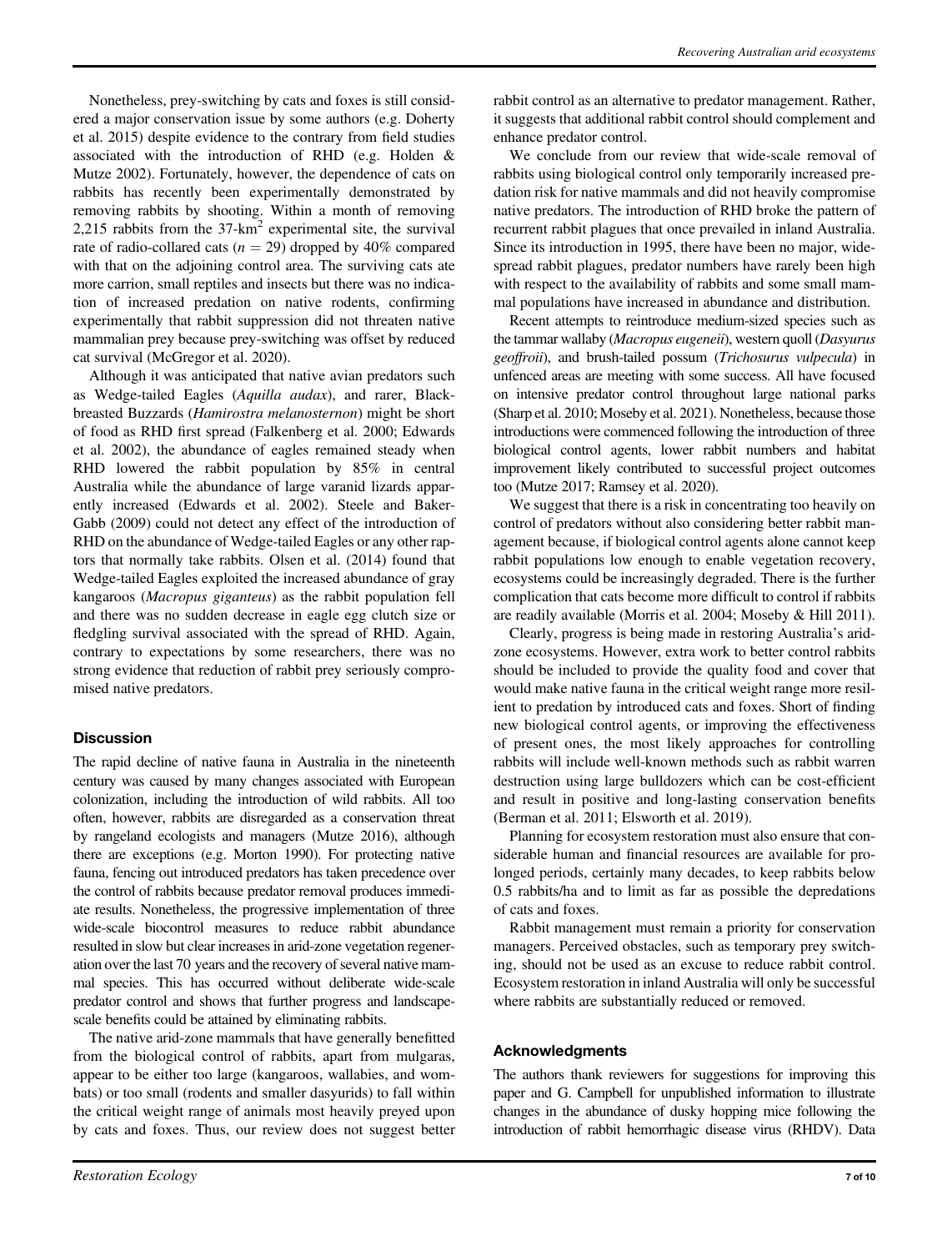were obtained from the Atlas of Living Australia to consider current and past distributions of native mammals [\(https://bie.ala.org.au/](https://bie.ala.org.au/species/urn:lsid:biodiversity.org.au:afd.taxon:23f4784e-1116-482c-8e3e-b6b12733f588) [species/urn:lsid:biodiversity.org.au:afd.taxon:23f4784e-1116-](https://bie.ala.org.au/species/urn:lsid:biodiversity.org.au:afd.taxon:23f4784e-1116-482c-8e3e-b6b12733f588)

[482c-8e3e-b6b12733f588](https://bie.ala.org.au/species/urn:lsid:biodiversity.org.au:afd.taxon:23f4784e-1116-482c-8e3e-b6b12733f588)), and newspaper reports were available through TROVE ([https://trove.nla.gov.au/search/advanced/](https://trove.nla.gov.au/search/advanced/category/newspapers) [category/newspapers](https://trove.nla.gov.au/search/advanced/category/newspapers)). The authors declare no vested interest.

# LITERATURE CITED

- Aitken PF (1971) The distribution of the hairy-nosed wombat (Lasiorhinus latifrons (Owen)). Part I. Yorke Peninsula, Eyre Peninsula, the Gawler Ranges and Lake Harris. South Australian Naturalist 45:93–104
- Abbott I, Peacock D, Short J (2014) The new guard: the arrival and impacts of cats and foxes. Pages 69–104. In: Glen AS, Dickman CR (eds) Carnivores of Australia: past, present and future. CSIRO Publishing, Collingwood, Australia
- Anonymous (1884) The pastoral distress of the north-east. South Australian Register, 25 Aug 1884
- Anonymous (1954) Pests follow the rain in N-E drought. The Advertiser (Adelaide), 27 Apr 1954
- Bannister H, Croxford A, Brandle R, Paton DC, Moseby K (2021) Time to adjust: changes in the diet of a reintroduced marsupial after release. Oryx 55: 755–764
- Berman D, Brennan M, Elsworth P (2011) How can warren destruction by ripping control European wild rabbits (Oryctolagus cuniculus) on large properties in the Australian arid zone? Wildlife Research 38:77–88
- Berry LE, L'Hotellier FA, Carter A, Kemp L, Kavanagh RP, Roshier DA (2019) Patterns of habitat use by three threatened mammals 10 years after reintroduction into a fenced reserve free of introduced predators. Biological Conservation 230:1–9
- Bird P, Mutze G, Peacock D, Jennings S (2012) Damage caused by low-density exotic herbivore populations: the impact of introduced European rabbits on marsupial herbivores and Allocasuarina and Bursaria seedling survival in Australian coastal shrubland. Biological Invasions 14:743–755
- Boom K, Ben-Ami D, Croft DB, Cushing N, Ramp D, Boronyak L (2012) "Pest" and resource: a legal history of Australia's kangaroos. Animal Studies Journal 1:17–40
- Bowen Z, Read J (1998) Population and demographic patterns of rabbits (Oryctolagus cuniculus) at Roxby Downs in arid South Australia and the influence of rabbit haemorrhagic disease. Wildlife Research 25:655–662
- Brice P, Grigg G, Beard L, Donovan J (2002) Heat tolerance of short-beaked echidnas (Tachyglossus aculeatus) in the field. Journal of Thermal Biology 27:449–457
- Burrell A, Evans J, Liu Y (2017) Detecting dryland degradation using time series segmentation and residual trend analysis (TSS-RESTREND). Remote Sensing of Environment 197:43–57
- Contos P, Letnic M (2019) Diet of the crest-tailed mulgara (Dasycercus cristicauda) in the Strzelecki Desert. Australian Mammalogy 42:211–215
- Cooke BD (1984) The distribution of rabbit fleas in the Flinders Ranges in inland South Australia. Australian Journal of Zoology 32:493–506
- Cooke BD (1988) The effects of rabbit grazing on regeneration of sheoaks, Allocasuarina verticillata and saltwater ti-trees, Melaleuca halmaturorum, in the Coorong National Park, South Australia. Australian Journal of Ecology 13:11–20
- Cooke BD (1998) Did introduced European rabbits Oryctolagus cuniculus (L). displace common wombats Vombatus ursinus (Shaw) in South Australia? Pages 262–270. In: Wells RT, Pridmore PA (eds) Wombats. Surrey-Beatty and Sons, Chipping Norton, United Kingdom

Cooke B (1999) Rabbit arrest: life after death? Nature Australia 26:43–49

- Cooke BD (2014) Australia's war against rabbits: the story of rabbit haemorrhagic disease. CSIRO Publishing, Collingwood, Australia
- Cooke B (2017) Effects of pastoralism and rabbits on the ecology and culture of the Diyari people of north-eastern South Australia. Australian Economic History Review 57:65–83
- Cooke B (2018) Long-term monitoring of disease impact: rabbit haemorrhagic disease as a biological control case study. Veterinary Record 182:571–572
- Cooke BD (2020) Swamp wallaby (Wallabia bicolor) distribution has dramatically increased following sustained biological control of rabbits. Australian Mammalogy 42:321–328
- Cooke BD (2021) Pasture plant biomass increase following introduction of European rabbit fleas, Spilopsyllus cuniculi, into Australia to facilitate myxomatosis transmission. Biological Control 155:104536
- Cooke BD, Mutze GJ (2018) How introduced rabbits Oryctolagus cuniculus limit the abundance of red kangaroos Macropus rufus and other native grazers in Australia. Food Webs 15:e00079
- Cooke BD, Soriguer RC (2017) Do dingoes protect Australia's small mammal fauna from introduced mesopredators? Time to consider history and recent events. Food Webs 12:95–106
- Crisp MD, Lange RT (1976) Age structure, distribution and survival under grazing of the arid-zone shrub Acacia burkittii. Oikos 27:86–92
- Doherty TS, Davis RA, van Etten EJB, Algar D, Collier N, Dickman CR, Edwards G, Masters P, Palmer R, Robinson S (2015) A continental-scale analysis of feral cat diet in Australia. Journal of Biogeography 42:964–975
- Edwards GP, Dobbie W, Berman D (2002) Population trends in European rabbits and other wildlife of central Australia in the wake of rabbit haemorrhagic disease. Wildlife Research 29:557–565
- Eldridge D (2002) The impact of the European rabbit (Oryctolagus cuniculus L.) on diversity of vascular plants in semi-arid woodlands. A consultancy report for WEST 2000Plus. Centre for Natural Resources New South Wales Department of Land and Water Conservation, Parramatta, Australia
- Elsworth P, Berman D, Brennan M (2019) Changes in small native animal populations following control of European rabbits (Oryctolagus cuniculus) by warren ripping in the Australian arid zone. Wildlife Research 46:343–354
- EPBC Act, Commonwealth of Australia (2015) EPBC Act 1999 and amendments, Environmental Protection and Biological Conservation Act, Australian Government.<https://www.environment.gov.au/>
- Falkenberg ID, Hurley VG, Stevenson E (2000) The impact of rabbit calicivirus disease on raptor reproductive success in the Strzelecki Desert, South Australia: a preliminary analysis. Pages 535–542. In: Chancellor RD, Meyburg B-U (eds) Raptors at Risk. World Working Group on Birds of Prey and Owls/Hancock House, Surrey, Canada
- Fenner F (2010) Deliberate introduction of the European rabbit, Oryctolagus cuniculus, into Australia. OIE Scientific and Technical Review 29:103–111
- Fenner F, Fantini B (1999) Biological control of vertebrate pests: the history of myxomatosis—an experiment in evolution. CABI Publishing, Wallingford, United Kingdom
- Finlayson GR, Vieira EM, Priddel D, Wheeler R, Bentley J, Dickman CR (2008) Multi-scale patterns of habitat use by re-introduced mammals: a case study using medium-sized marsupials. Biological Conservation 141:320–331
- Fletcher MS, Hall T, Alexandra AN (2021) The loss of an indigenous constructed landscape following British invasion of Australia: an insight into the deep human imprint on the Australian landscape. Ambio 50:138–149
- Foran BD, Low WA, Strong BW (1985) The response of rabbit populations and vegetation to rabbit control on a calcareous shrubby grassland in Central Australia. Wildlife Research 12:237–247
- Gálvez L, López-Pintor A, De Miguel JM, Alonso G, Rueda M, Rebollo S, Gómez-Sal A (2008) Ecosystem engineering effects of European rabbits in a Mediterranean habitat. Pages 125–140. In: Alves PC, Ferrand N, Hackländer K (eds) Lagomorph biology, evolution, ecology and conservation. Springer-Verlag, Berlin, Germany
- Gould J, Richter HC (1863) The mammals of Australia. National Library of Australia.<http://nla.gov.au/nla.obj-55392912> (accessed 28 Dec 2020)
- Hall EAA, Specht RL, Eardley CM (1964) Regeneration of the vegetation on Koonamore Vegetation Reserve, 1926–1962. Australian Journal of Botany 12:205–264
- Holden C, Mutze G (2002) Impact of rabbit haemorrhagic disease on introduced predators in the Flinders Ranges, South Australia. Wildlife Research 29: 615–626
- Jacob J (2008) Response of small rodents to manipulations of vegetation height in agro-ecosystems. Integrative Zoology 3:3–10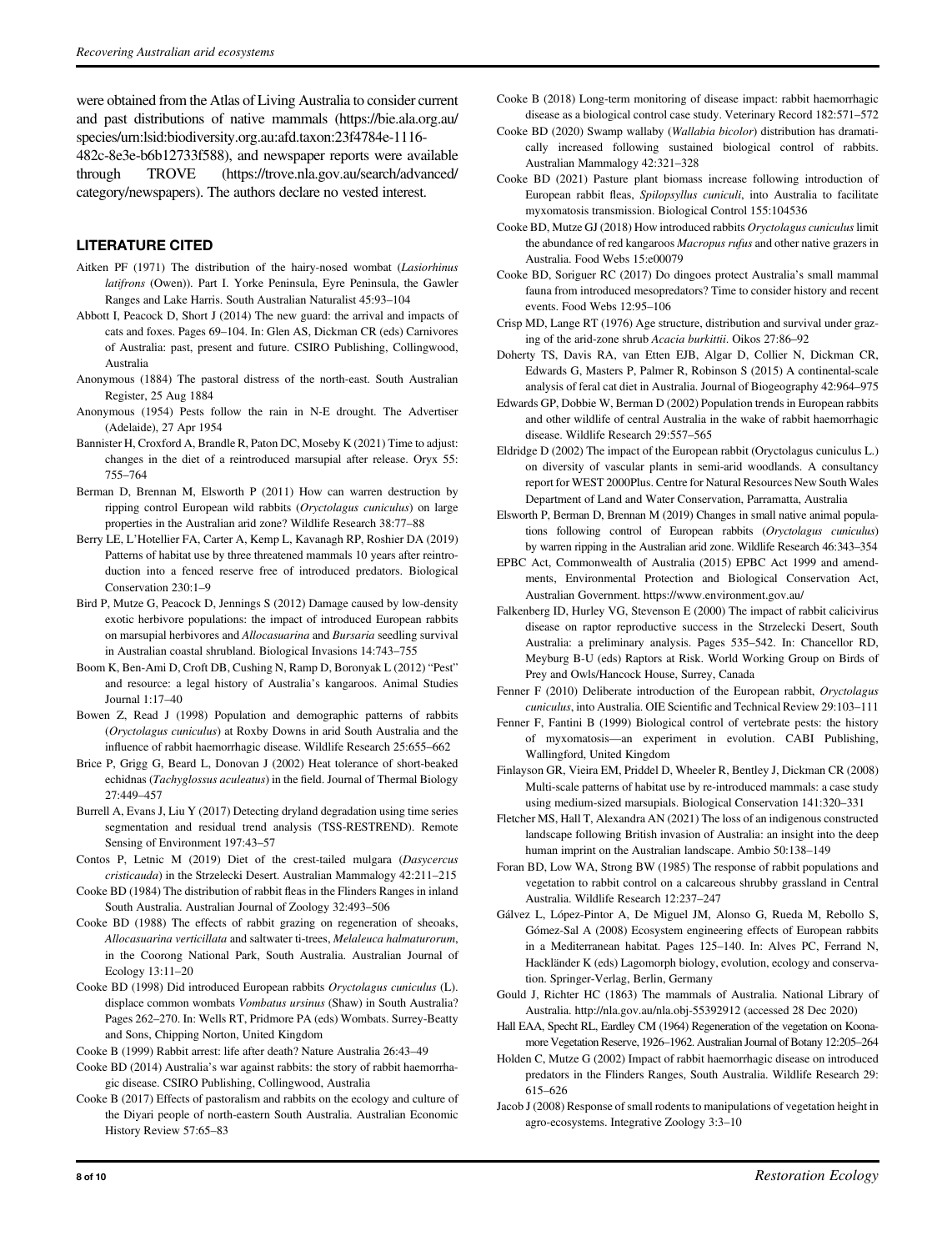- Johnson CN, Isaac JL (2009) Body mass and extinction risk in Australian marsupials: the "Critical Weight Range" revisited. Austral Ecology 34:35–40
- Johnston G, Read J, Morley T (2010) Trial reintroduction of the woma python in northern South Australia. Pages 104–107. In: Soorae PS (ed) Global re-introduction perspectives: additional case-studies from around the globe. IUCN Species Survival Commission, Re-introduction Specialist Group, Abu Dhabi, United Arab Emirates
- Jolly CJ, Philips BL (2020) Rapid evolution in predator-free conservation havens and its effects on endangered species recovery. Conservation Biology 35: 383–385
- Jolly CJ, Webb JK, Phillips BL (2018) The perils of paradise: an endangered species conserved on an island loses antipredator behaviours within 13 generations. Biology Letters 14:20180222
- Kearney SG, Carwardine JB, Reside AE, Fisher DO, Maron M, Doherty TS, et al. (2019) The threats to Australia's imperiled species and implications for a national conservation response. Pacific Conservation Biology 25: 231–244
- Legge S, Woinarski JCZ, Burbidge AA, Palmer R, Ringma J, Radford JQ, et al. (2018) Havens for threatened Australian mammals: the contributions of fenced areas and offshore islands to the protection of mammal species susceptible to introduced predators. Wildlife Research 45:627–644
- Leigh JH, Wood DH, Holgate MD, Slee A, Stanger MG (1989) Effects of rabbit and kangaroo grazing on two semi-arid grassland communities in centralwestern New South Wales. Australian Journal of Botany 37:375–396
- Lines EWL (1952) History of epizootics of myxomatosis in South Australia during 1952–53. Journal of Agriculture South Australia 56:236–238
- Linley GD, Moseby KE, Paton DC (2017) Vegetation damage caused by high densities of burrowing bettongs (Bettongia lesueur) at Arid Recovery. Australian Mammalogy 39:33–31
- Liu J, Fordham DA, Cooke BD, Cox T, Mutze G, Strive T (2014) Distribution and prevalence of the Australian non-pathogenic rabbit calicivirus is correlated with rainfall and temperature. PLoS One 9:e113976
- Loggins AA, Shrader AM, Monadjem A, McCleery RA (2019) Shrub cover homogenizes small mammals' activity and perceived predation risk. Scientific Reports 9:16857
- Long K, Robley A. (2004). Cost effective feral animal exclusion fencing for areas of high conservation value in Australia. Part 2. Catalogue of fence designs. The Department of the Environment and Heritage, Australian Government. [https://www.environment.gov.au/system/](https://www.environment.gov.au/system/files/resources/b39c119e-c58a-4473-9507-db68da31a95c/files/catalogue.pdf)files/resources/b39c119e-c58a-[4473-9507-db68da31a95c/](https://www.environment.gov.au/system/files/resources/b39c119e-c58a-4473-9507-db68da31a95c/files/catalogue.pdf)files/catalogue.pdf
- McGregor H, Moseby K, Johnson CN, Legge S (2020) The short-term response of feral cats to rabbit population decline: are alternative native prey more at risk? Biological Invasions 22:799–811
- Mills CH, Waudby H, Finlayson G, Parker D, Cameron M, Letnic M (2020) Grazing by over-abundant native herbivores jeopardizes conservation goals in semi-arid reserves. Global Ecology and Conservation 24:e01384
- Moore CWE (1953a) The vegetation of the south-eastern Riverina New South Wales. I. The climax communities. Australian Journal of Botany 1: 485–547
- Moore CWE (1953b) The vegetation of the south-eastern Riverina New South Wales. II. The disclimax communities. Australian Journal of Botany 1: 548–567
- Morris K, Sims C, Himbeck K, Christensen P, Sercombe N, Ward B, Noakes N (2004) Project Eden—fauna recovery on Peron Peninsula, Shark Bay: western shield review—February 2003. Conservation Science Western Australia 5:202–234
- Morton S (1990) The impact of European settlement on the vertebrate animals of arid Australia: a conceptual model. Proceedings of the Ecological Society of Australia 16:201–213
- Moseby KE, Brandle R, Hodgens P, Bannister HL (2020) Can reintroductions to degraded habitat succeed? A test using the common brushtail possum. Austral Ecology 45:675–690
- Moseby KE, Hill BM (2011) The use of poison baits to control feral cats and red foxes in arid South Australia I. Aerial baiting trials. Wildlife Research 38: 338–349
- Moseby KE, Hodgens P, Peacock D, Mooney P, Brandle R, Lynch C (2021) Intensive monitoring, the key to identifying cat predation as a major threat to native carnivore (Dasyurus geoffroii) reintroduction. Biodiversity and Conservation 30:1547–1571.
- Moseby KE, Lollback GW, Lynch CE (2018) Too much of a good thing; successful reintroduction leads to overpopulation in a threatened mammal. Biological Conservation 219:78–88
- Moseby KE, O'Donnell E (2003) Reintroduction of the greater bilby, Macrotis lagotis (Reid) (Marsupialia: Thylacomyidae), to northern South Australia: survival, ecology and notes on reintroduction protocols. Wildlife Research 30:15–27
- Moseby K, Read J, Gee P, Gee I (1998) A study of the Davenport Range blackfooted rock wallaby colony and possible threatening processes. Final report to Wildlife Conservation Fund. Department for Environment and Heritage, Adelaide, Australia
- Munro NT, Moseby KE, Read JL (2009) The effects of browsing by feral and re-introduced native herbivores on seedling survivorship in the Australian rangelands. The Rangeland Journal 31:417–426
- Mutze G (2016) Barking up the wrong tree? Are livestock or rabbits the greater threat to rangeland biodiversity in southern Australia? The Rangeland Journal 38:523–531
- Mutze G (2017) Continental-scale analysis of feral cat diet in Australia, preyswitching and the risk: benefit of rabbit control. Journal of Biogeography 44:1679–1681
- Mutze G, Bird P, Cooke B, Henzell R (2008) Geographic and seasonal variation in the impact of rabbit haemorrhagic disease on European rabbits, Oryctolagus cuniculus, and rabbit damage in Australia. Pages 279–293. In: Alves PC, Ferrand N, Hackländer K (eds) Lagomorph biology: evolution, ecology, and conservation. Springer-Verlag, Berlin, Heidelberg, Germany
- Mutze G, Cooke B, Jennings S (2016a) Density-dependent grazing impacts of introduced European rabbits and sympatric kangaroos on Australian native pastures. Biological Invasions 18:2365–2376
- Mutze G, Cooke B, Jennings S (2016b) Estimating density-dependent impacts of European rabbits on Australian tree and shrub populations. Australian Journal of Botany 64:142–152
- Newsome AE, Parer I, Catling PC (1989) Prolonged prey suppression by carnivores: predator-removal experiments. Oecologia 78:458–467
- Olsen J, Cooke B, Trost S, Judge D (2014) Is wedge-tailed eagle, Aquila audax, survival and breeding success closely linked to the abundance of European rabbits, Oryctolagus cuniculus? Wildlife Research 41:95–105
- Pech R, Hood G (1998) Foxes, rabbits, alternative prey and rabbit calicivirus disease: consequences of a new biological control agent for an outbreaking species in Australia. Journal of Applied Ecology 35:434–453
- Pech RP, Sinclair ARE, Newsome AE, Catling PC (1992) Limits to predator regulation of rabbits in Australia: evidence from predator-removal experiments. Oecologia 89:102–112
- Pedler RD, Brandle R, Read JL, Southgate R, Bird P, Moseby KE (2016) Rabbit biocontrol and landscape-scale recovery of threatened desert mammals. Conservation Biology 30:774–782
- Priddel D, Wheeler R (2004) An experimental translocation of brush-tailed bettongs (Bettongia penicillata) to western New South Wales. Wildlife Research 31:421–432
- Radford JQ, Woinarski JCZ, Legge S, Baseler M, Bentley J, Burbidge AA, et al. (2018) Degrees of population-level susceptibility of Australian terrestrial non-volant mammal species to predation by the introduced red fox (Vulpes vulpes) and feral cat (Felis catus). Wildlife Research 45:645–657
- Ramsey DSL, Cox T, Strive T, Forsyth DM, Stuart I, Hall R, Elsworth P, Campbell S (2020) Emerging RHDV2 suppresses the impact of endemic and novel strains of RHDV on wild rabbit populations. Journal of Applied Ecology 57:630–641.
- Read J, Bowen Z (2001) Population dynamics, diet and aspects of the biology of feral cats and foxes in arid South Australia. Wildlife Research 28:195–203
- Read JL, Carter J, Moseby KM, Greenville A (2008) Ecological roles of rabbit, bettong and bilby warrens in arid Australia. Journal of Arid Environments 72:2124–2130